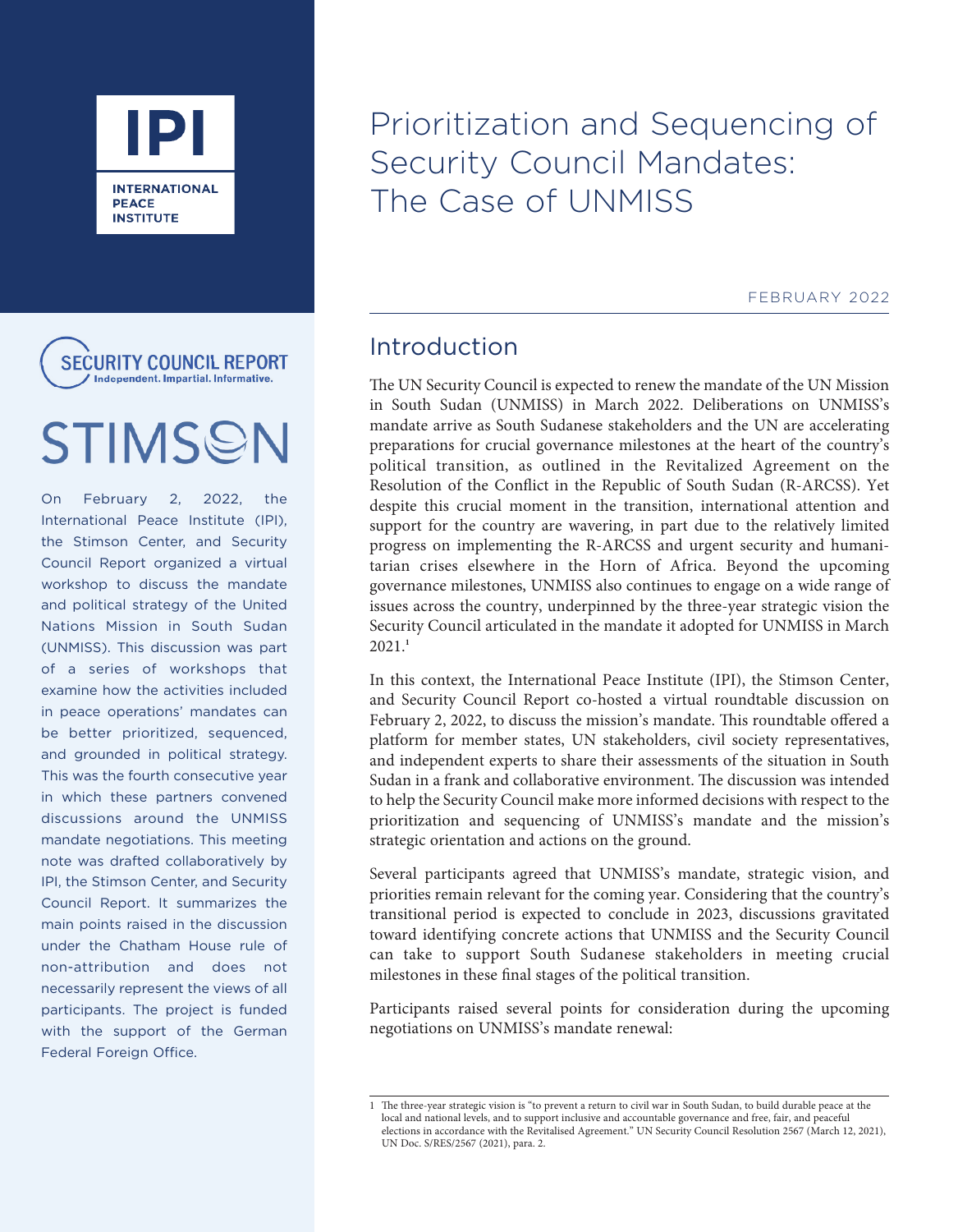On the political transition:

- Affirm the relevance of the Security Council's strategic vision for South Sudan while also considering scenarios for UNMISS's engagement after the end of the country's political transition in 2023;
- Strengthen the language around the R-ARCSS to encourage progress on implementation;
- Emphasize the mission's advantages in linking local-level intercommunal dialogue with political stakeholders at the community, state, and national levels;
- Outline priorities for political and technical support to the constitution-drafting process; and
- Codify UN electoral support based on priorities outlined in the recent Security Council presidential statement and the secretarygeneral's electoral needs assessment report.

On the protection of civilians:

- Continue reinforcing the linkages between UNMISS's protection of civilians work and its support to the political transition;
- Acknowledge and support UNMISS's revised protection of civilians strategy, including the roles of enhanced political engagement and of strategic communications; and
- Include additional language on the prevention of and accountability for sexual and genderbased violence.

On climate and security:

• Encourage the mission to incorporate climatesensitive analysis into all aspects of mandate implementation.

On troop and police deployments:

- Maintain existing uniformed troop and police ceilings as set in Security Council Resolution 2567; and
- Encourage troop- and police-contributing

countries to deploy additional uniformed and civilian women peacekeepers, including through mixed-gender engagement platoons.

# Conflict Analysis

South Sudan's political transition, which began in 2018 following the signing of the R-ARCSS, is approaching a decisive juncture. Progress on the agreement's outstanding provisions and benchmarks has been limited due to political fragmentation and continued fighting between non-signatory movements and government security forces. As a result, necessary elements involving constitutional and electoral reform, security sector reform, and transitional justice have yet to be addressed. This stalled progress jeopardizes the timeline for the formal end of the transitional period, including the drafting of a new constitution and convening of national elections in 2023. Alongside these national political dynamics, South Sudan faces continued protection concerns at the subnational level, deteriorating humanitarian conditions worsened by climate change, and regional stresses stemming from crises in Ethiopia, Somalia, and Sudan.

#### Political Dynamics

Persistent disagreements over the implementation of the R-ARCSS and worsening political factionalism and fragmentation among South Sudan's political elites, including breakaway factions of the Sudan People's Liberation Movement/Army In-Opposition (SPLM/A-IO), raise serious concerns about the state of the governance transition.**<sup>2</sup>**

While the Revitalised Transitional National Legislative Assembly was reconstituted in late August 2021, the government has made little progress in establishing the state legislative assemblies and national commissions.**<sup>3</sup>** Implementation also lags when it comes to the institutional reforms and revenue-allocation arrangements agreed upon under Chapter 4 of the R-ARCSS.**<sup>4</sup>** None of the transitional justice institu-

<sup>2</sup> UN Security Council, *Situation in South Sudan—Report of the Secretary-General*, UN Doc. S/2021/1015, December 7, 2021, paras. 12–14.

<sup>3</sup> Reconstituted Joint Monitoring and Evaluation Commission (RJMEC), "On the Status of Implementation of the Revitalised Agreement on the Resolution of the Conflict in the Republic of South Sudan for the Period 1<sup>st</sup> July to 30<sup>th</sup> September 2021," Report No. 012/21, p. iv. The R-ARCSS stipulated that the transitional government shall review all national legislation, including the Investment Promotion Act (2009), Banking Act (2010), Anti-Corruption Commission Act (2009), and Petroleum Revenue Management Act (2012). Due to delays in the formation of the various specialized committees entrusted with overseeing, reviewing, and providing legislative oversight, the establishment of national commissions has been delayed.

<sup>4 &</sup>quot;Revitalised Agreement on the Resolution of the Conflict in the Republic of South Sudan (R-ARCSS)," September 12, 2018, pp. 43, 52.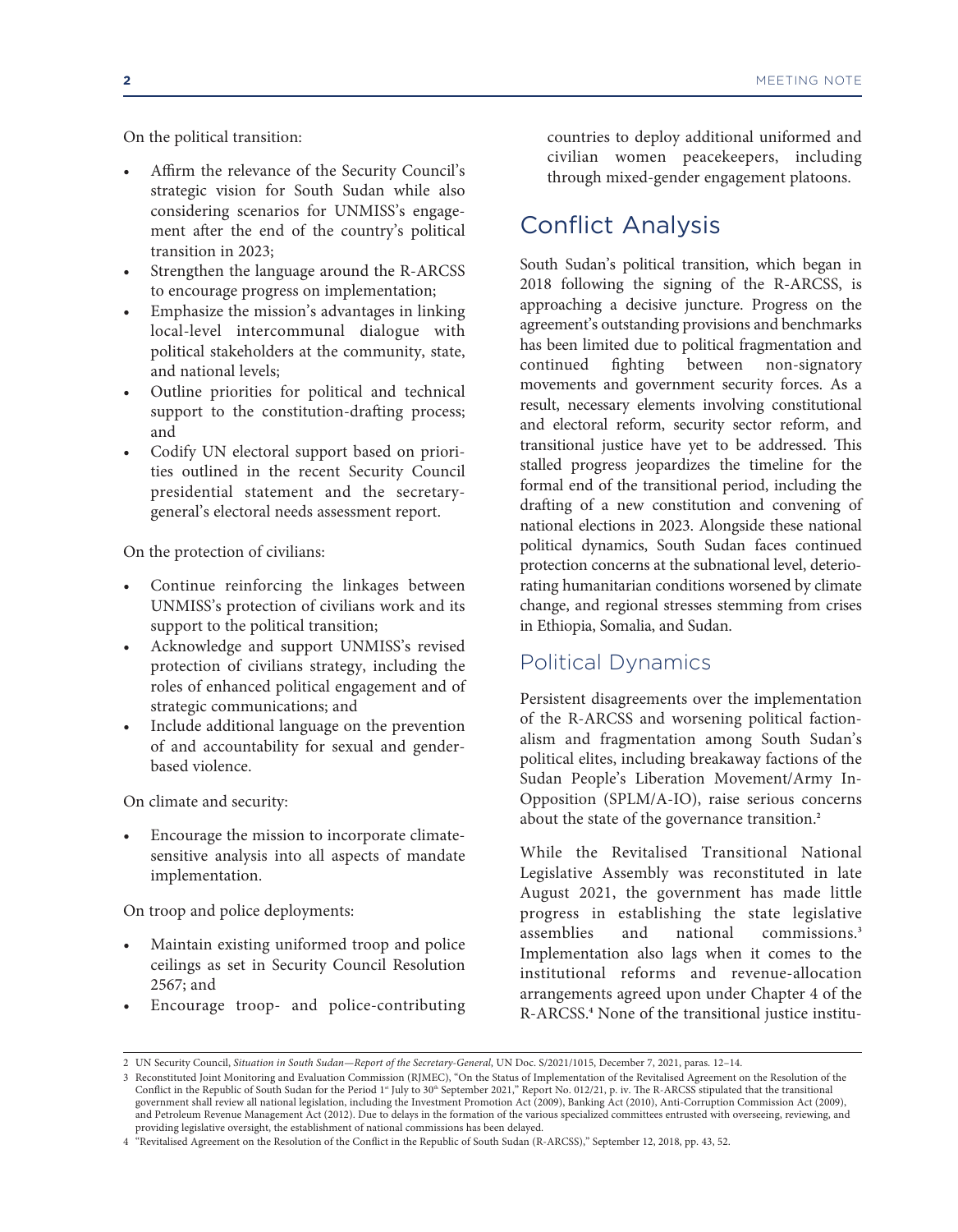tions have been established, apart from limited recent progress toward establishing the Commission for Truth, Reconciliation and Healing.**<sup>5</sup>** Some participants underscored that continued delays in implementing the transitional security arrangements (Chapter 2 of the R-ARCSS) are the biggest impediments to the political transition. They emphasized that continued violations of existing arrangements and lack of progress on unifying the country's various security forces into the South Sudan People's Defence Forces (SSPDF) reflect limited political will to address the issues that have fueled persistent cycles of violence.**<sup>6</sup>**

Discussions on the country's political situation centered on two critical processes likely to unfold over the coming months: the constitution-drafting process and the organization of national elections, which are expected to be completed by the end of 2023. Both were framed as highly sensitive processes. While they have the potential to reshape the relationship between the people of South Sudan and their government, they could also jeopardize South Sudan's limited progress on ending armed violence if they do not materialize. The constitution-drafting process will need to make significant progress before elections can take place, but preparations for both will need to occur simultaneously given the limited time left in the transition period.

One participant stressed that the new constitution should help define the country's institutions and could codify important provisions of the R-ARCSS into law. Some noted recent progress on the constitution-drafting process, including the series of multi-stakeholder consultations the government organized in 2021 and the approval of the Constitution-Making Process Bill 2020/2021 by the Council of Ministers (i.e., the transitional cabinet) in October.**<sup>7</sup>** Others mentioned that free, fair, and credible elections, which were initially scheduled for 2022 but have already been delayed by one year, could help the country exit the inherently fragile

period of political transition. But elections are destabilizing activities, and, as the Security Council noted in its October 2021 presidential statement, the Transitional Government of National Unity must still pass legislation and achieve several technical milestones before elections can be held.**<sup>8</sup>**

Participants also considered the difficult political climate in which these crucial developments will unfold. Tensions between some political leaders have subsided, and the Community of Sant'Egidio has led talks between the South Sudanese government and hold-out opposition groups; however, talks have not taken place since July 2021.<sup>,</sup> Sparked by many of the commitments in the R-ARCSS, more South Sudanese women are represented in many of the country's political institutions and processes; however, the minimum thresholds for female participation have not been met due to lack of political will by various political parties. Numerous participants emphasized the broader erosion of civic space by national authorities (including censorship, harassment, and arbitrary detentions) and the potential impact this could have on organizing free and fair elections. Others highlighted the continued challenges of intercommunal violence, fueled in part by the lack of peace dividends in the form of economic development.

## Armed Conflict Dynamics and the Protection of Civilians

While armed violence stemming from national political divisions has subsided over the past few years, South Sudanese civilians continue to experience high levels of subnational violence.**10** This is in part due to persistent fighting between the South Sudanese government and non-signatory armed movements. Localized violence is also driven by "factional fighting, intercommunal and intracommunal competition, lack of security and resource scarcity."<sup>11</sup> One participant drew attention to cattle

<sup>5</sup> RJMEC, "On the Status of Implementation of the R-ARCSS," p. iv; UN Security Council, *Situation in South Sudan—Report of the Secretary-General*, UN Doc. S/2021/784, September 9, 2021, para. 9.

<sup>6</sup> RJMEC, "Transitional Security Arrangements Remain Stalled, Frustrations Growing," December 9, 2021.

<sup>7 &</sup>quot;South Sudan Begins Consultation on 'Permanent Constitution,'" Radio Tamazuj, September 8, 2021; Obaj Okuj, "Cabinet Approves Constitution-Making Process Bill," Eye Radio, October 18, 2021.

<sup>8</sup> These include security arrangements, legal definition of the electoral system, boundary delimitation, a national census, the composition of the National Electoral Commission, and funding for election operations. See: UN Security Council Presidential Statement 2021/20 (October 27, 2021), UN Doc. S/PRST/2021/20. 9 Sant'Egidio, "South Sudan, Peace Talks at Sant'Egidio," July 19, 2021.

<sup>10</sup> One participant estimated that there was a 42 percent decrease in civilian casualties between 2020 and 2021.

<sup>11</sup> UN Doc. S/2021/1015, para. 19. See also: Dan Watson, "Surface Tension: 'Communal' Violence and Elite Ambitions in South Sudan," Armed Conflict Location & Event Data Project (ACLED), August 19, 2021.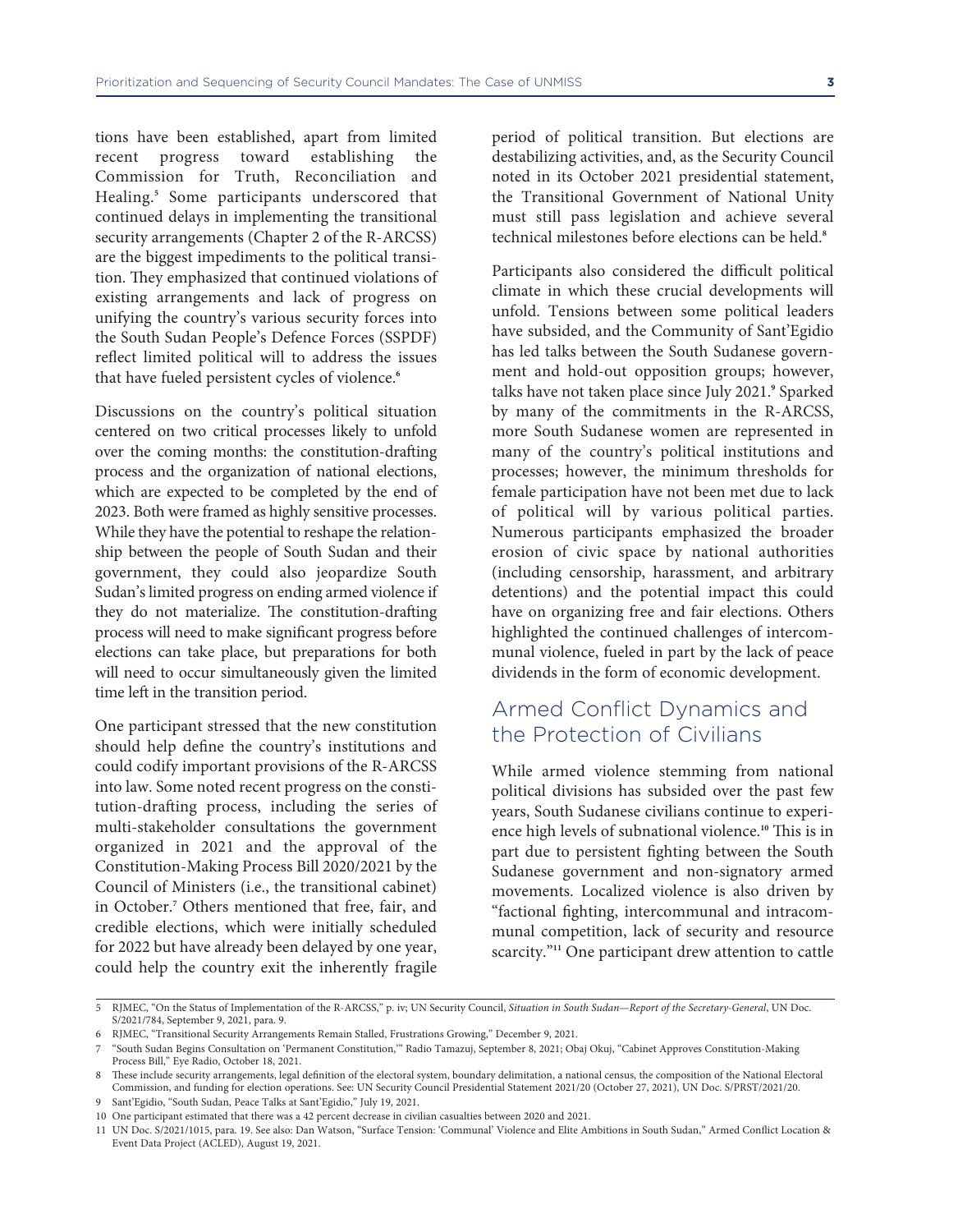raids in two villages in Jonglei state on January 23, 2022, that resulted in thirty-two deaths.**<sup>12</sup>** In the final months of 2021, UNMISS reported that attacks by community-based militias were the "primary source of violence affecting local populations, accounting for 78 per cent of civilian casualties."**<sup>13</sup>**

Participants spent much of the workshop discussing UNMISS's protection strategies. Over the past two years, UNMISS has redesignated four of the five protection of civilians (POC) sites as traditional camps for internally displaced persons (IDPs) and transitioned them to government oversight, including in Bor, Wau, Juba, and Bentiu. The mission continues to provide physical protection to approximately 34,000 civilians at its POC site in Malakal, Upper Nile state. With the redesignation of its POC sites, UNMISS's approach to physical protection is now focused on enhanced mobility. This new "hub-and-spoke" model depends on the more frequent use of temporary operating bases, patrols, comprehensive earlywarning systems, and engagement platoons. According to one participant, UNMISS used approximately 125 different temporary operating bases throughout South Sudan over the course of 2021.

In this context, some participants emphasized that UNMISS has a comparative advantage in its ability to link local-level intercommunal dialogues with political stakeholders at the state and national levels. They highlighted that the mission could reduce violence and better engage with communities by supporting community-oriented peace agreements and reconciliation efforts, even if these efforts are not always successful. One participant emphasized the positive effect of the mission's female engagement teams on intercommunal dialogue. There have also been some instances where the mission has been able to use its good offices to quickly engage senior political leaders in Juba when the risk of localized violence escalates. UNMISS's role in fostering inclusive political engagement is critical for protection efforts considering the linkages between political developments at the national and state levels and localized outbreaks of armed violence.**<sup>14</sup>**

Despite this progress, some participants noted that UNMISS continues to face an uphill battle in mitigating localized violence. Some emphasized the need to continuously link localized protection efforts to the mission's overarching political strategy, which has not always happened. Another participant referenced the attacks in Jonglei state on January 23 as emblematic of the kinds of challenges UNMISS confronts in quickly responding to subnational violence.**<sup>15</sup>** These protection challenges are exacerbated by South Sudan's limited progress in holding perpetrators of violence accountable.

#### Humanitarian Conditions

Humanitarian conditions in South Sudan are likely to worsen in the coming months, amplifying the strategic and operational challenges confronting UNMISS. As of January 2022, there are 8.3 million people in need within South Sudan, with an estimated 2 million IDPs, as well as 2.3 million South Sudanese refugees outside the country, making it the largest refugee crisis on the African continent.**<sup>16</sup>**

Multiple participants stressed the diverse and devastating impacts of climate change across South Sudan.**<sup>17</sup>** The country has faced both droughts and floods, with extreme flooding affecting 835,000 people since May 2021.**<sup>18</sup>** Even without major weather events, this flooding has had an outsize impact on displacement and access to humanitarian supplies.

Participants also stressed that humanitarian workers struggle to secure access to populations in need and are at risk of attack. Between early September and early November, 2021, UNMISS recorded eighty-nine incidents that impeded

15 UNMISS, "Statement by UNMISS on the Situation in Baidit in Jonglei State, South Sudan," January 25, 2022.

18 OCHA, "South Sudan Humanitarian Snapshot," January 2022.

<sup>12 &</sup>quot;UN Mission Calls for Probe into Deadly Attack in South Sudan," *UN News*, January 25, 2022.

<sup>13</sup> UN Doc. S/2021/1015, para. 66.

<sup>14</sup> Joshua Craze, "How South Sudan's Peace Process Became a Motor for Violence," *New Humanitarian*, February 3, 2022.

<sup>16</sup> UN Office for the Coordination of Humanitarian Affairs (OCHA), "South Sudan Humanitarian Snapshot," January 2022.

<sup>17</sup> Norwegian Institute of International Affairs, "Climate, Peace and Security Fact Sheet: South Sudan," March 11, 2021.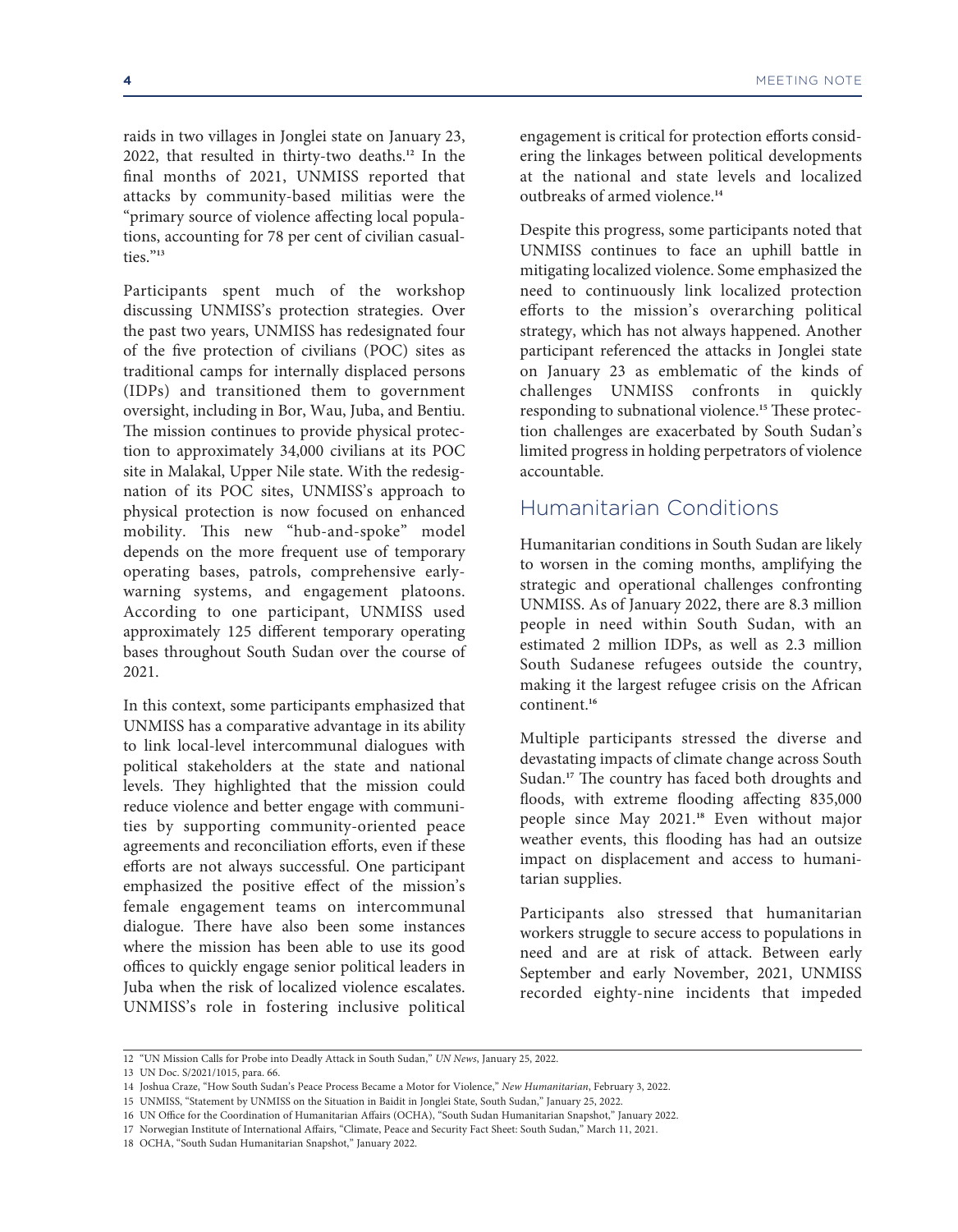humanitarian access, including ambushes, looting, and destruction of supplies.**<sup>19</sup>** One participant, however, highlighted the recent decline in violations of UNMISS's status-of-forces agreement with the South Sudanese government as an indicator of somewhat improved access.**<sup>20</sup>**

## Regional Dynamics and International Support

Some participants highlighted the important role of regional dynamics and international partners in shaping the current situation in South Sudan. Multiple speakers noted the formal role of the Intergovernmental Authority on Development (IGAD) as a guarantor for the R-ARCSS and the role of the African Union (AU) in exerting political pressure to advance the peace process. While UNMISS's good offices, political affairs, and civil affairs activities are invaluable components of the UN's political strategy, close coordination with these partners is critical. However, the crises in the Central African Republic, Ethiopia, Somalia, and Sudan have drawn IGAD and the AU's attention away from South Sudan.

At the international level, some participants stressed that South Sudan's prominent international partners and financial supporters are hoping to see much more progress on implementing the R-ARCSS. One participant also stressed that the Security Council's position on the situation in South Sudan remains unified, as exemplified by the October 2021 presidential statement.

# Prioritizing and Sequencing UNMISS's Mandate

Participants largely agreed that UNMISS's strategic vision and mandated priorities detailed in Security Council Resolution 2567 (2021) remain fit for purpose. Some noted that the Security Council will likely need to use the upcoming mandate renewal to detail how the mission should support the constitution-drafting process and the organization of the upcoming elections. Others encouraged UNMISS to use its mandate to continue

reinforcing the linkages between its POC activities and its support to the political transition. While many participants noted the value of the three-year vision endorsed by the Security Council, some felt that the new mandate should already begin considering how the UN will engage after the political transition. Finally, some participants urged the Security Council to tackle issues of climate and security more directly in the upcoming mandate, though they acknowledged that this effort would face strong political headwinds.

## Strategic Vision and the Political **Transition**

Participants encouraged the Security Council and UNMISS to continue channeling their efforts toward achieving the mandate's three-year strategic vision for South Sudan. They noted that there is no need for any immediate changes to the strategic vision's text considering that March 2022– 2023 is only the second year of this vision and thus a moment to reinforce its implementation. Some participants shared that UNMISS has developed a strategy to implement the strategic vision across five of the mission's priority areas: supporting efforts to achieve the benchmarks of the R-ARCSS, contributing to a safe and secure environment, conducting political engagement, promoting the rule of law and access to justice, and strengthening strategic partnerships.

Participants raised numerous issues for the Security Council and mission to consider to adapt their engagement on South Sudan's political transition. One participant encouraged the council to begin deliberating on scenarios for the possible end of South Sudan's political transition following the elections and to use the upcoming mandate to emphasize long-term priorities. Participants also encouraged the Security Council to reinforce the mandate's language calling for the expedient implementation of the R-ARCSS's outstanding provisions. One participant cautioned that the UN and other international partners should call for South Sudanese stakeholders to embrace a holistic approach to implementing the agreement instead of a "piecemeal approach" focused only on the

<sup>19</sup> UN Doc. S/2021/1015, paras. 31–32.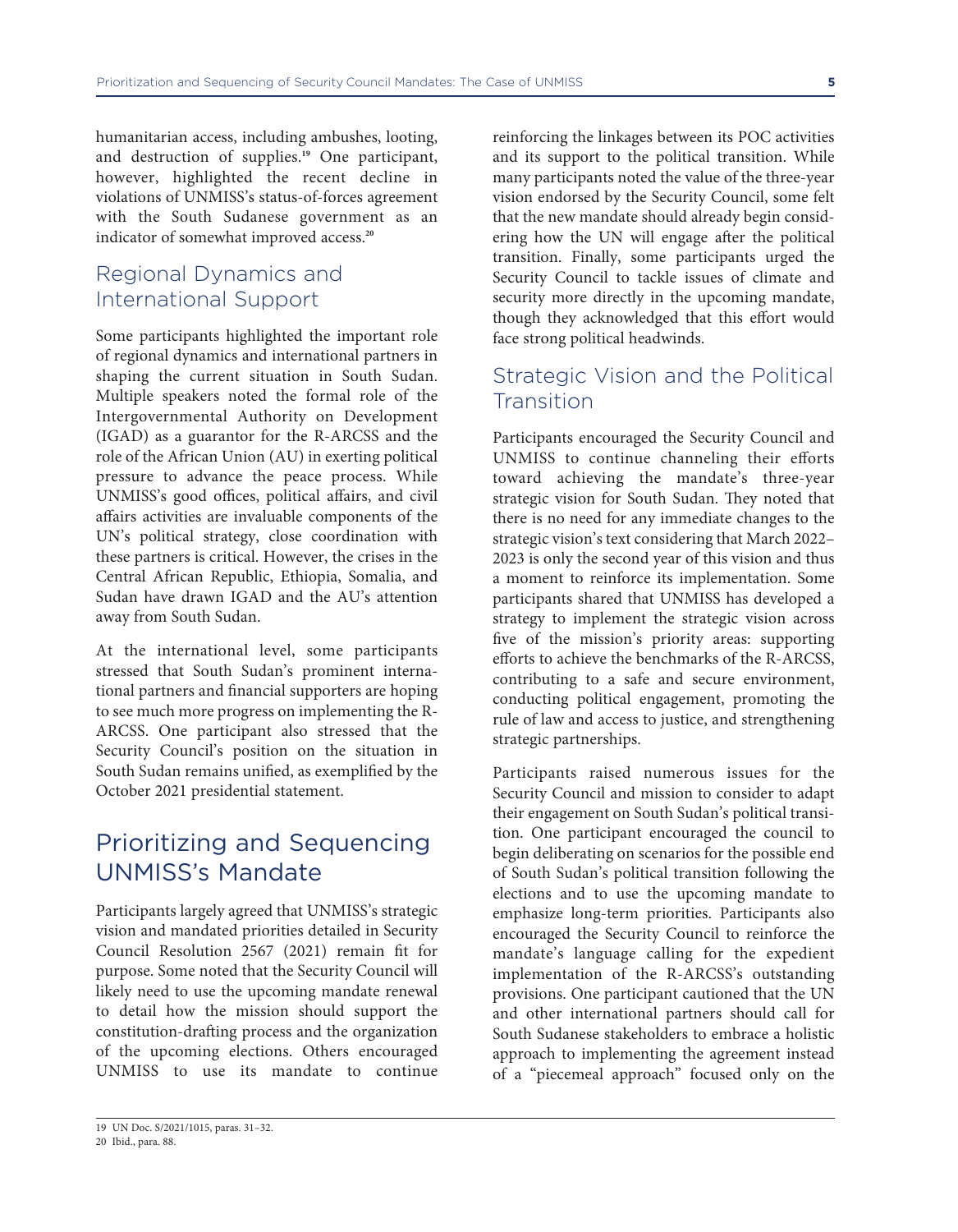areas where progress is lagging. Participants also encouraged the Security Council to remain unified in its support of the mission's strategic vision and to leverage its political influence in support of upcoming political milestones.

## Constitution-Drafting Process and Electoral Support

Two of the most significant changes to UNMISS's mandate will relate to the mission's support to the upcoming constitution-drafting process and the anticipated elections. The Security Council will need to carefully articulate the priorities and scope of the mission's work in both areas. While UNMISS will need to secure the government's support for these priorities, it must also safeguard its impartiality on these politically sensitive processes. Participants encouraged UNMISS to use its convening power and presence across the country to ensure inclusivity and grassroots participation in the constitution-drafting process. The anticipated collaboration between the AU, IGAD, and the UN on a "trilateral evaluation of the electoral and constitution-making needs" may help align the organizations' diplomatic and technical efforts more effectively over the coming months.**<sup>21</sup>**

UNMISS's current approach to election support is based on the UN secretary-general's report on the electoral needs assessment mission conducted in 2021 and the Security Council's presidential statement endorsing its findings and recommendations.**<sup>22</sup>** UNMISS has begun undertaking the core tasks in phase one of the approach, including establishing an integrated electoral assistance team mandated to provide early technical support. The upcoming mandate presents an opportunity for the Security Council to codify this electoral support strategy (including on specific provisions like election-related early-warning mechanisms and capacity-building priorities) and to begin laying the groundwork for further collaboration with the South Sudanese government on phase two. Some

participants stressed that UNMISS's election support to South Sudan should be under continuous review, particularly if restrictions on freedom of expression and the erosion of civic space persist.

#### Protection of Civilians

Participants encouraged UNMISS to continue reinforcing its comprehensive protection of civilians strategy. One participant explicitly noted that the Security Council should retain the mission's existing force levels from Resolution 2567 (a troop ceiling of 17,000 personnel and a police ceiling of 2,101 personnel), suggesting that these levels provide UNMISS sufficient capacity to be flexible in responding to threats to civilians across the country. One of the participants stated that the mandate should include a greater focus on the prevention of and accountability for sexual and gender-based violence. Some participants noted that the upcoming mandate could also acknowledge UNMISS's revised POC strategy and its multitiered protection efforts, including the role of enhanced political engagement and of strategic communications. By linking intercommunal violence and the political transition, UNMISS's protection strategy should reinforce efforts to bring non-signatory armed groups into the fold while also prioritizing inclusive, locally driven peace processes.

Some speakers also noted that the Security Council, in partnership with the countries that contribute troops and police to UNMISS, should strive to increase the number of uniformed and civilian women peacekeepers. Some speakers emphasized the value of female engagement teams given the mission's move toward mobile protection, which relies on community engagement and early warning to facilitate decisions on where to deploy. One participant stressed, however, that community engagement responsibilities should not be given only to women in the mission but should be seen as part of a whole-of-mission approach to protection.

<sup>21</sup> African Union, "Communique of the 1060<sup>th</sup> Meeting of the Peace and Security Council (PSC) Held on 25 January 2022 on the Situation in South Sudan," February 1, 2022.

<sup>22</sup> UN Security Council, *Letter Dated 15 July 2021 from the Secretary-General Addressed to the President of the Security Council,* UN Doc. S/2021/661, July 16, 2021, Annex: "Electoral Needs Assessment for South Sudan"; UN Doc. S/PRST/2021/20.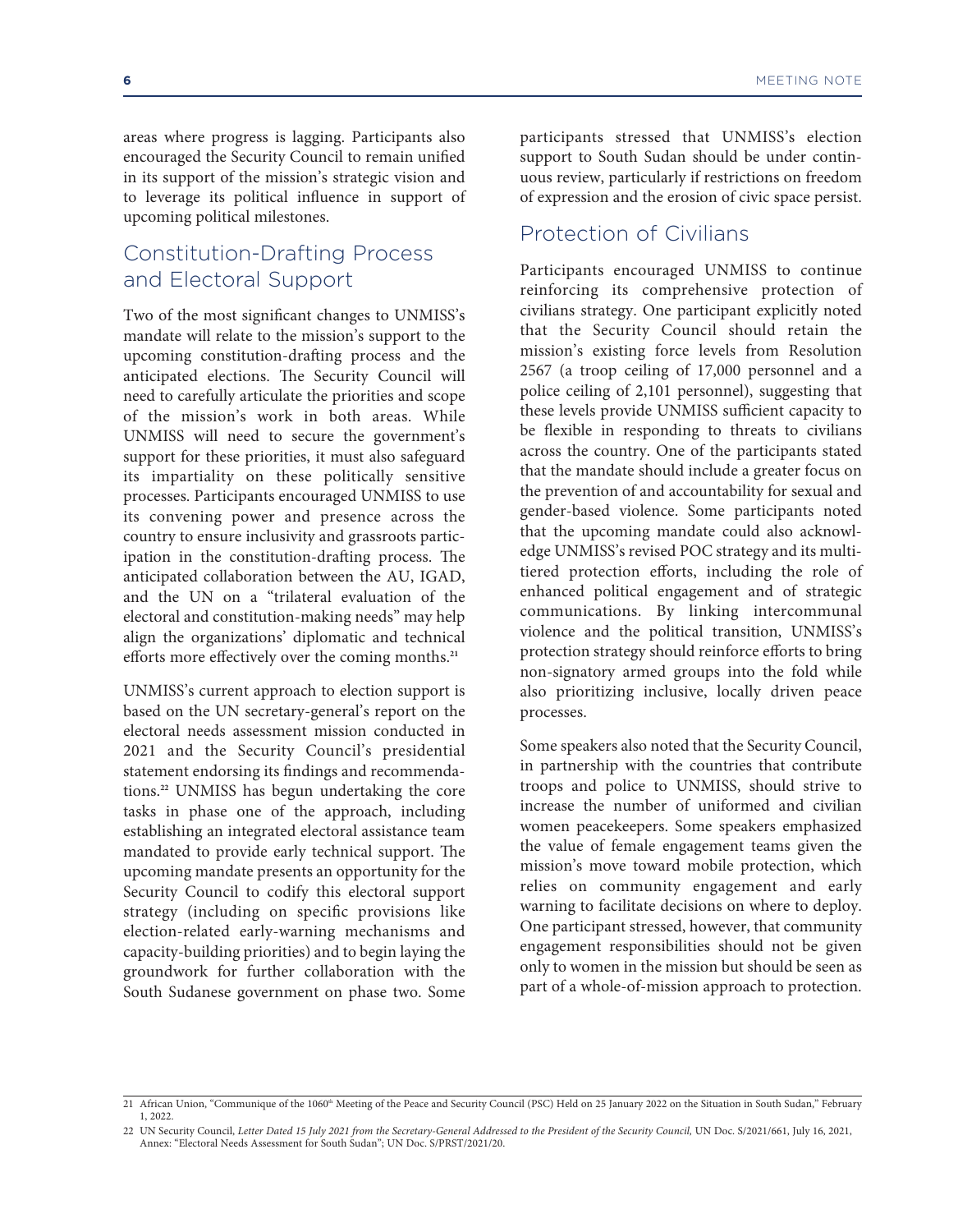#### Climate and Security

Participants urged the Security Council to use the upcoming mandate to affirm the connection between the security situation in South Sudan and climate change. At its most aspirational, the council could mandate the mission to incorporate climate-sensitive analysis into assessments of threats to civilians and barriers to humanitarian access and into the design of its peacebuilding and dialogue initiatives. Most participants acknowledged, however, that current Security Council politics may not allow UNMISS's mandate to include specific provisions on the topic.**<sup>23</sup>**

Some speakers were not discouraged by this political roadblock, noting that UNMISS already has some operational space to engage on climate and security issues. In January 2022, the mission (with support from the UN Development Programme) announced that it was recruiting a full-time climate and security adviser within the Office of the Deputy Special Representative of the Secretary-General for Political Affairs to help operationalize the mandate's existing language on climate issues. Participants emphasized the need for the mission to remain active in this area.

## Conclusion

With critical governance milestones and the conclusion of the R-ARCSS transition rapidly approaching, UNMISS's support to South Sudan remains as important as ever. The past year has witnessed the UN peacekeeping operation continue to adapt its political, protection, humanitarian, and human rights support to the evolving context. Although widespread, nationalized armed conflict has subsided, escalating levels of localized violence continue to exacerbate already tenuous humanitarian conditions.

Overall, UNMISS's mandate continues to position the UN to provide relevant and sustained support over the coming year. The mission's strategic vision and the pillars of its mandated activities will likely remain the same. Potential adjustments to the mandate will likely focus on detailing the mission's support to the upcoming constitution-drafting process and election cycle. The Security Council also has an opportunity to reinforce language on the mission's role in promoting inclusive dialogue and protecting civilians through diverse approaches, including enhanced mobility and political dialogue. Finally, UNMISS has an opportunity to be a leader among UN peace operations in systematically integrating climate and security analysis across all its mandated priorities.

<sup>23</sup> Florian Krampe and Cedric de Coning, "Does Russia's Veto Mean Climate Security Is Off the Security Council Agenda?" *IPI Global Observatory*, December 13, 2021; Security Council Report, "The UN Security Council and Climate Change," June 21, 2021.